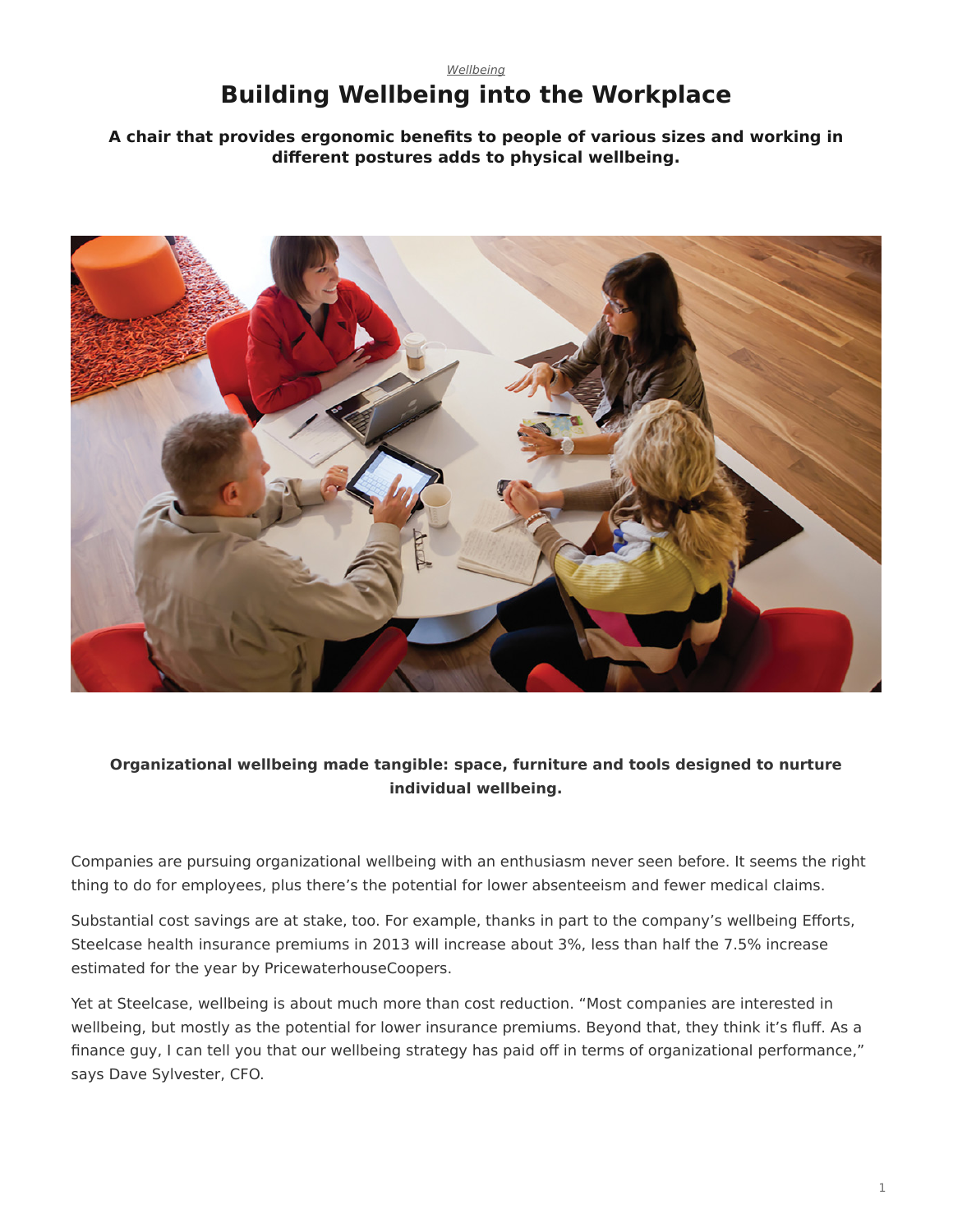The company takes a two- part approach to wellbeing. First, wellbeing is being woven into the culture of the organization, through multiple activities led by both management and employees.

Second, Steelcase is creating products and environments that actually help [improve the wellbeing of](https://www.steelcase.com/employee-wellbeing/) [workers](https://www.steelcase.com/employee-wellbeing/). In other words, wellbeing is being made tangible through workspace.

**"This isn't simply about work environments with better ergonomics or more comfort. We believe that the workplace can be a place where people actually leave healthier than when they arrive in the morning."**

**NANCY HICKEY** | Senior Vice President and Chief Administrative Officer

# **DEFINING WELLBEING**

What exactly is wellbeing? "For a lot of companies, it means ergonomics," says Catherine Gall, Paris-based Research Director for Steelcase WorkSpace Futures, who leads an ongoing investigation of workplace cultures across a dozen different countries.

"Wellbeing actually involves many aspects of organizational culture, from making sure people understand what their job is and having a sense of purpose, to providing the right space, tools and resources to be successful. Research shows that successful organizations support their employees with a holistic approach to mental, physical and emotional wellbeing."

That support has become trickier as knowledge work has evolved. Thanks to new technology and a global marketplace, work is more project-based, much faster-paced and often a 24/7 endeavor.

#### **A workplace that offers a palette of place, posture and presence helps boost wellbeing.**

High stress levels are endemic to knowledge work today. "We communicate and collaborate constantly. It's hard to unplug. But there are times when you need a place free of distractions to focus on a task, have a quiet conversation or some personal down time. People need the ability to amp up or down and that often means a change of scenery," says Gall.

"Whether it's individual work, working in pairs, or working with a group, we know that people perform best when they can determine where and how they work. The best place at ten o'clock might not be the right one for a different project at ten-thirty. Plus, your workstyle is often different from your colleague's."

A culture of wellbeing also can help increase worker creativity. People who are well supported and more in control of where and how they work, feel safer and more engaged. This encourages engagement and entrepreneurial effort.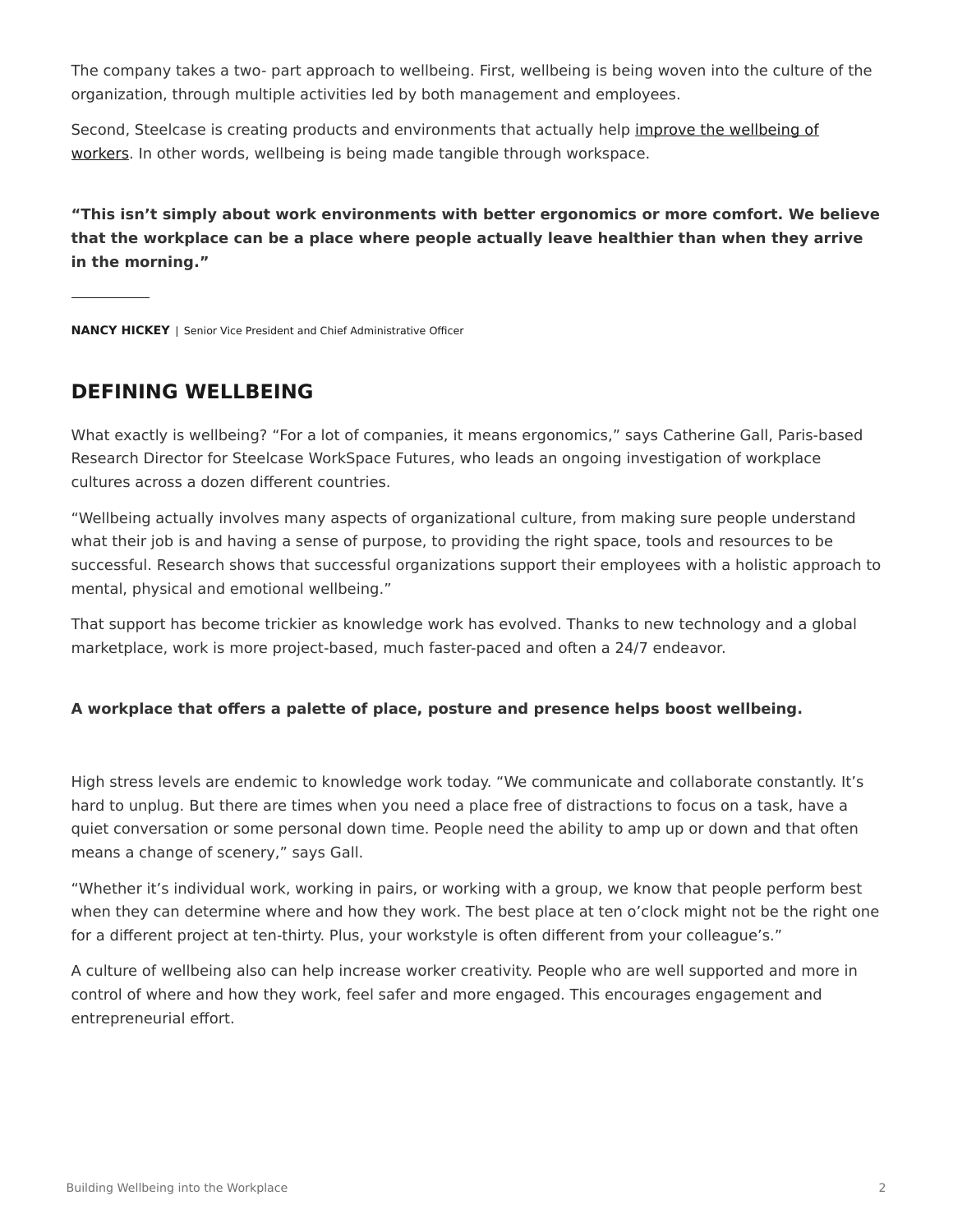# **THE BEST PLACE FOR WORK OFFERS A PALETTE OF PLACE, POSTURE AND PRESENCE**

The solution Steelcase developed is the best place strategy, which includes palette of place, a menu of different workspace choices for different work modes, and palette of posture, support for the various postures, from a stand-up meeting to seated task work, collaboration, etc. Changing postures is physically energizing, mentally stimulating and helps people stay refreshed and engaged. The third element is palette of presence, support for the different ways people communicate and share information, such as audio and video conferencing. Support for different forms of presence augments collegial interaction, whether people work side by side or a continent apart.

"Whatever work you're doing, there's a preferred workspace that gives people choice and control over how and where they work and provides the support they need in terms of space, furniture, technology and tools," says Gall.

"When you have the best place to do your job, it helps you to be more efficient, less stressed, and more satisfied with your job. That's a real boost to wellbeing."

The company is implementing its best place strategy in a series of innovative new work environments. First was the WorkCafé, a unique blend of workplace, coffee shop, dining area and social hub designed for knowledge work's ever-changing demands from individual work to meeting with colleagues, learning, socializing and meals. The essential activities of a knowledge worker's day supported by a palette of place options.

Cherie Johnson, Design Manager at Steelcase and part of the team that developed the WorkCafé, says it was envisioned as a resource for mind, body and spirit. "Food nourishes the body, but so does socializing with others. You can refresh the spirit by finding a place of respite or a place for quiet contemplation, amping up or down. People use different kinds of spaces to nourish the mind —intellectually stimulating spaces, places to connect with others, enclosed meeting spaces, videoconferencing settings, and other spaces that adjust to their needs."

WorkCafé also supports face time, in the best sense. "More people are hoteling, working out of unassigned workspaces and less connected to what's going on in their department or company. Even when we have an assigned desk, we're more mobile than ever before. As a result, we all need to have face time with others, not to prove we're working but to reinforce our connections to our colleagues and the company."

Posture choices include seated and stand-up work areas, seating for casual collaboration, meeting rooms, cafe tables and lounge areas. Palette of presence options support collaboration with distant colleagues via audio, video conference call, high definition television and various means of sharing ideas and information. In the WorkCafé, for example, open and closed meeting rooms provide technology for information sharing in person or through web, video and voice.

The space and furniture options in the WorkCafé reflect the episodic nature of teamwork, says Julie Barnhart Hoffman, Steelcase design researcher. "Just getting up, moving to a new space, being more active is healthier than sitting in one place all day. The interaction with others also helps build trust and the team culture."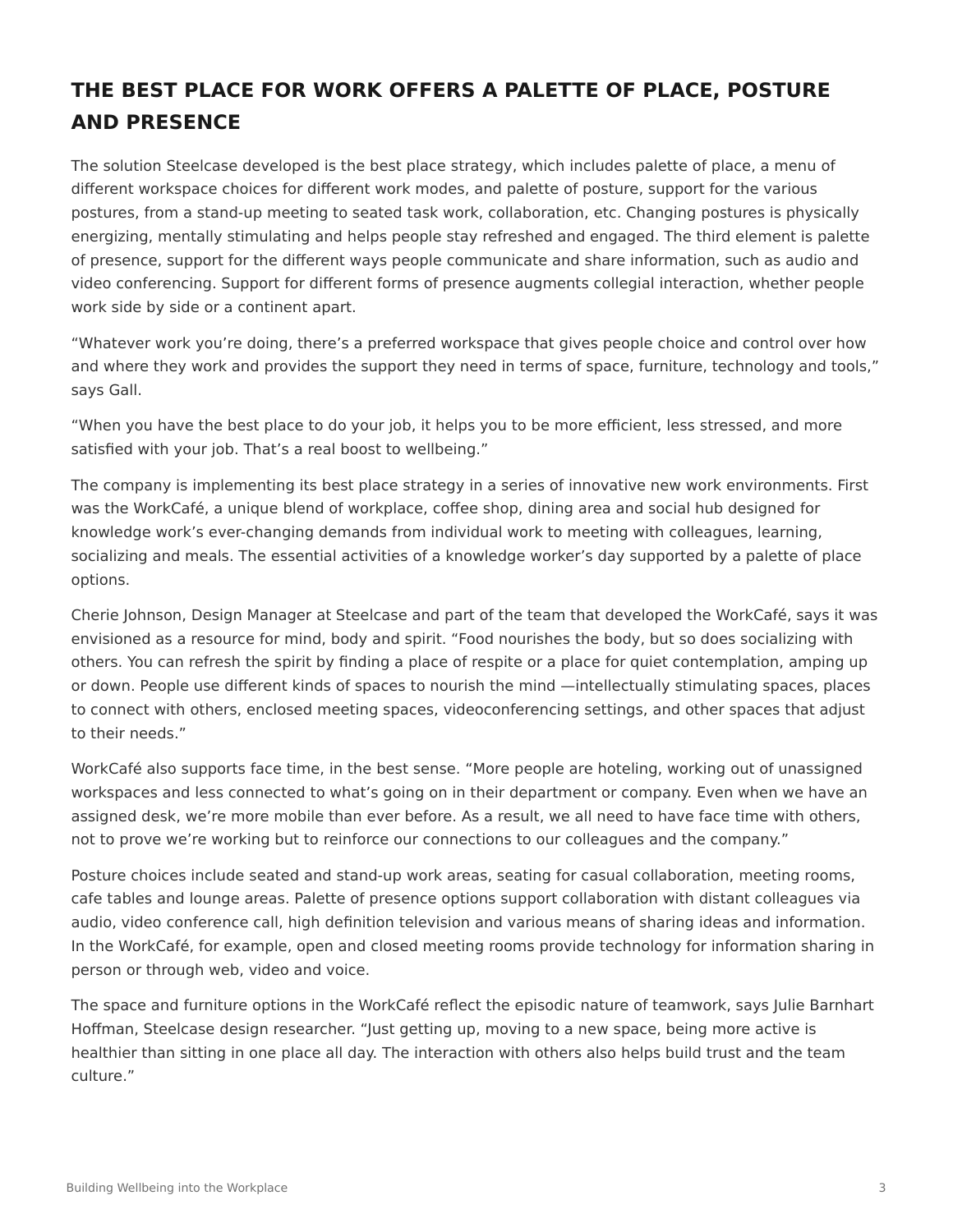The best place strategy is being applied across the company: throughout Steelcase's global headquarters, now in the midst of a three-year reconfiguration, in the new Innovation Center opened in 2013, and as part of a planned renovation of Steelcase University, the company's learning center.

# **SPACE THAT CONTRIBUTES TO WELLBEING**

At the company's global headquarters, two floors on the east half of the building have been completely redesigned to offer a range of workspaces that nurture wellbeing.

Here the palette of workspaces includes height adjustable desks, fixed height benches, tables, enclosed rooms for individuals and groups, project team areas, lounge spaces and a small on-floor café. Panels are few and rarely over seated height, allowing natural light to fill the space and making it easy for workers to connect and collaborate. The design supports the emotional aspect of collaboration, a process that reinforces a sense of community and belonging to a larger group.

Users can adapt these workspaces to many different uses. A telepresence room can be used for a project team space; a benching work setting supports both individual task work or an impromptu collaboration. This not only makes real estate more usable, it ensures workers have the best place to work at any time.

Posture choices abound, from sitting and standing to perching and reclining. Even taking a stroll is an option at a **[Walkstation](https://www.steelcase.com/products/tables/walkstation/)**, a combination of [sit-to-stand workstation](https://www.steelcase.com/products/height-adjustable-desks/) and low speed treadmill. Employees walk at a comfortable two miles an hour, burn calories, feel healthier and more energized while they get work done that's normally done seated.

#### **Simplifying technology and making it easy for people to get together and share information make work more efficient. People are less stressed, more comfortable and in control.**

Videoconferencing, phone conferences, and wi-fi are supported throughout the space, of course, but the palette of presence also includes support for presenting information and ideas, the core of knowledge work. Several media:scape collaborative settings make sharing information easy. Plug in a digital device, press the puck and share content with colleagues in-house or connected via HD videoconferencing. "Simplifying technology and making it easy for people to get together and share information make work more efficient. People are less stressed, more comfortable and in control," says Hoffman.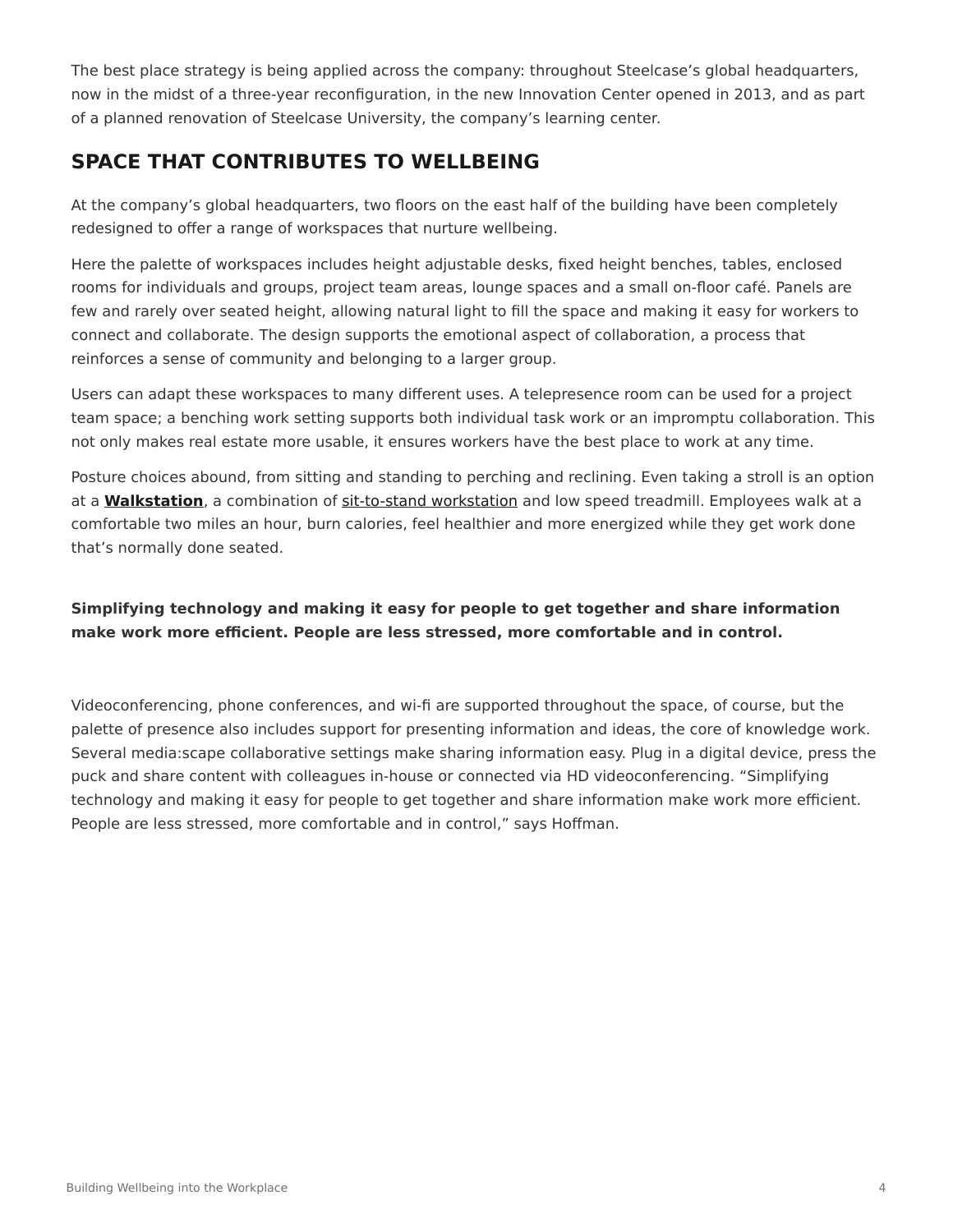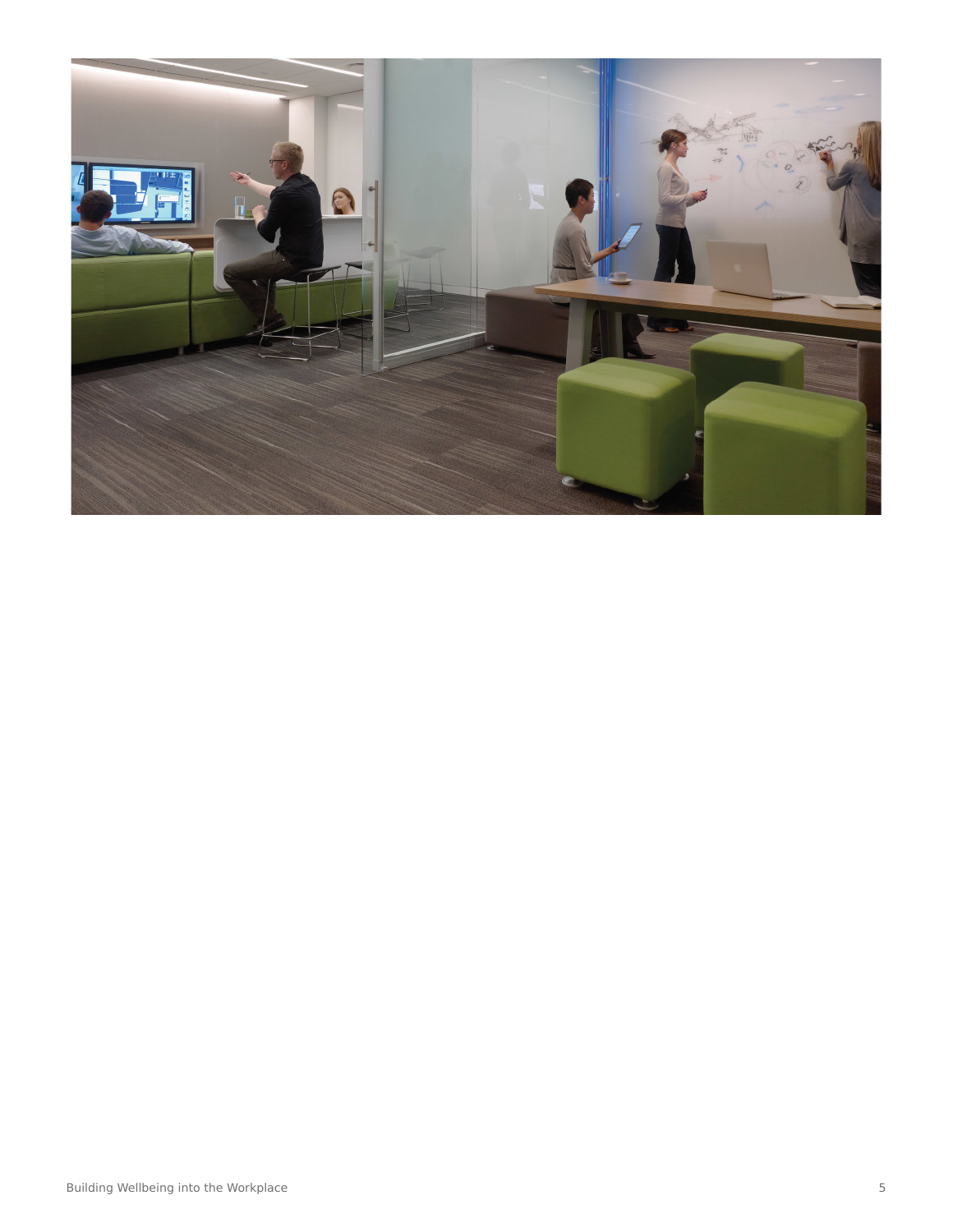

Everyone needs privacy, so enclosed huddle spaces and a quiet zone called the library provide get-away spaces. When people need more social interaction, a café on each floor encourages connecting with colleagues. It's also a place to get work done at tables, booths and some small collaboration spaces that provide a coffee shop feel without leaving the floor.

When one of the floors first opened, CFO Sylvester told the staff they could work anywhere, including off site. "At first they weren't sure they believed me. So they tested it, and it got quiet here for a couple of weeks. But they all came back . The reason is the best place strategy: their colleagues are here, the best technology is here and they're most productive here.

"The overall effect is that when people have a work environment based on best place, they're better able to negotiate a work-life balance. So besides the obvious physical benefits of more daylight, a choice in workspaces, good comfort and support, etc., there's improved emotional wellbeing just from having better control of the fusion of work and life."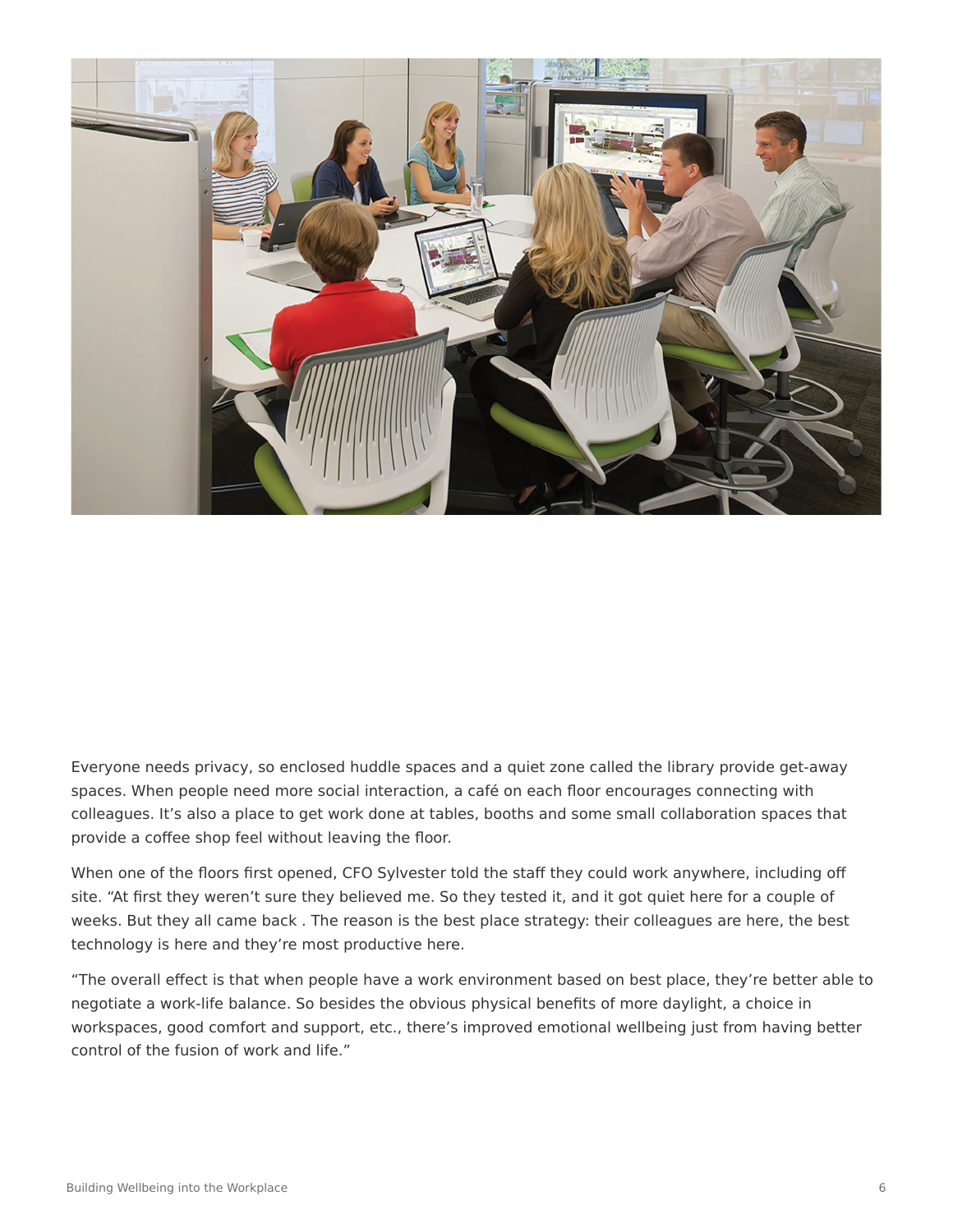# **ADAPTING TO USERS**

Choice and control are found throughout the work environment's furniture and tools. A chair that provides ergonomic benefits to people of various sizes and working in different postures adds to physical wellbeing. But knowledge work, since it's mobile and collaborative, requires other adaptive tools to support worker health and comfort. Steelcase design researchers call this workplace authenticity: space that allows people to behave naturally and thus encourages them to be themselves with others.

Workspaces at the global headquarters building include adjustable height worksurfaces that accommodate each user's height and posture. Adjustable monitor arms position flat screens at the preferred height and angle, helping people avoid fatigue and aching muscles and making it easier to share information. A variety of spaces support collaboration while standing, seated, perched on stools or reclining in lounge chairs.

Open design, various workspaces, and flexibility built into the furniture and tools give employees choice, control and support. It's a combination that surprises visitors, says Sylvester. "When other companies tour our space, they always ask, 'Can you prove this is a better model. Are people in fact more productive?' My response is simple. 'We're using a fraction of the space we used before for the same number of people, employees have much greater control of where and how they work, and our post-occupancy surveys are much better than ever. So you tell me: Do you think they're more productive?' And everyone nods their heads."

### **AN INCREASE IN HEALTH BENEFITS**

Hickey, the senior VP, says the company has enough measurable and anecdotal evidence to show that the Steelcase culture is changing and that employee wellbeing is improving. "Our health insurance premiums are down, but there are other measures, too. For example, about 16% of our employees smoke, which is below the national average of about 20%. Our wellbeing experiments (see sidebar on previous page) get great participation and people are talking about them and sharing what they've learned."

"Our approach to wellbeing is starting to deliver some results. We don't have all the answers, but we think our approach can work for others, too," says Hickey.

"Wellbeing isn't a new idea for us, but how we approach it is. We're building with wellbeing, making it part of the culture of our company and the workplaces we design. It's an approach that's making a difference for both our employees and the company today, and will continue to do so for years to come."

# **CHALLENGING CONVENTION, CHANGING CULTURE**

Culture change at Steelcase received a boost from a research and development program created by an internal cross- functional group, the Wellbeing@Work Experience Team, and IDEO, a longtime collaborator with Steelcase. Based on interviews with employees, observations and analysis of wellness activities, the group developed a series of experiments to further embed wellbeing into daily work life. Each experiment was designed to build awareness of different aspects of wellbeing, from nutrition and exercise to community building and employee engagement. A few of these experiments: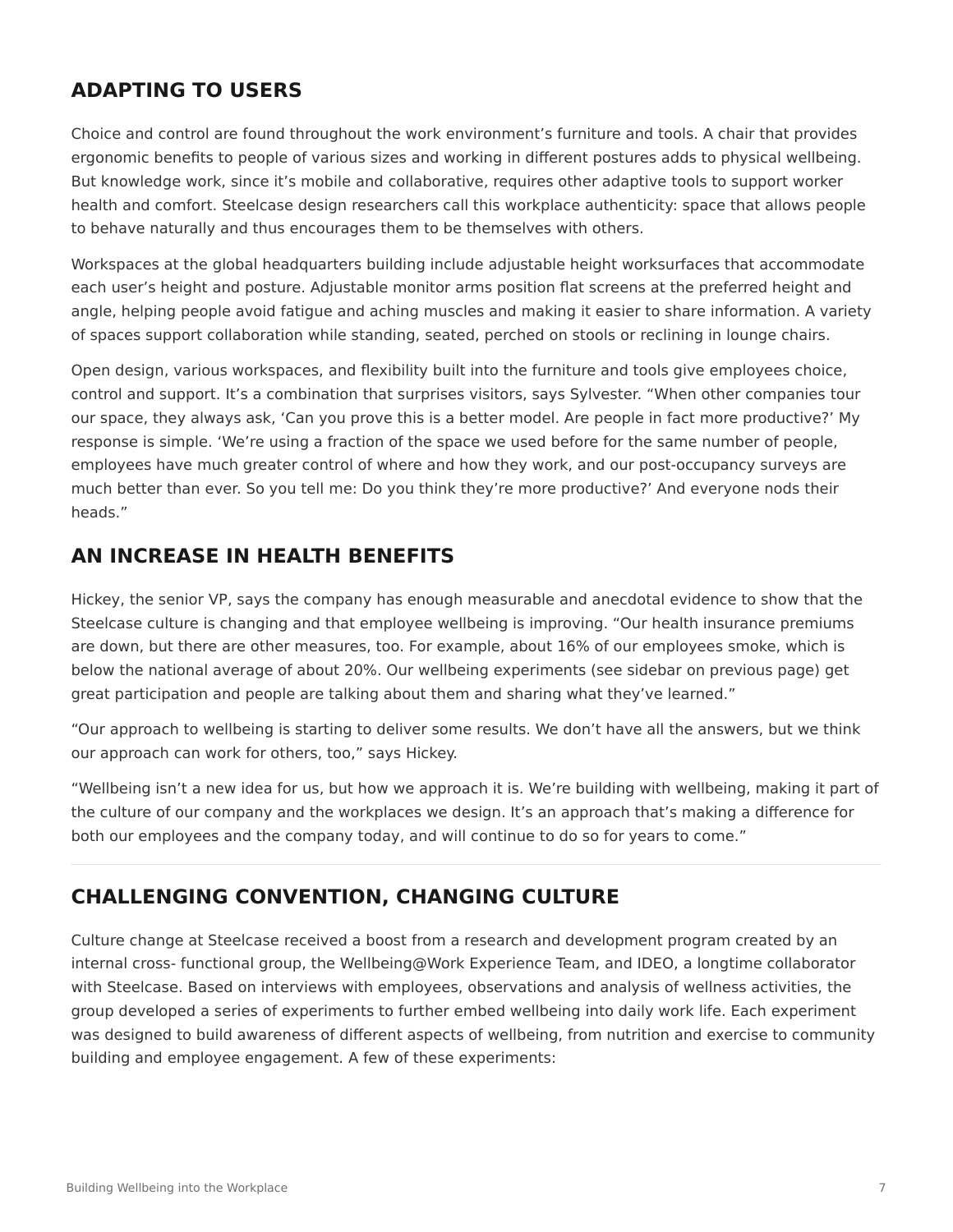*Breakfast at work* — Self-prep omelet stations were set up in a building lobby and employees cooked ingredients with an assist from cafeteria chefs. Make Your Own Omelet Day created widespread in-house buzz and a call for more such events.

Walking game—250 employees accepted a pedometer to count their steps: 2 million strides over 36 hours. The idea was to get people moving, help them meet colleagues and build a feeling of community. This friendly competition became a way for employees to meet people they might never see otherwise. As one employee said, "Now everyone says hello to me, even if I don't know them."

Healthier home meals—Healthy ingredients for a home cooked meal were set up at prep stations near the cafeteria. Employees chopped and sautéed their way to a nutritious, take-home dinner instead of a less healthy drive-through meal. "Dinner went from bag to table in 15 minutes," one employee said.

Another well received culture-changing tactic is Curious Minds, a series of lectures that offer inspiration on wide ranging topics such as personal wellness, elder care and life coaching. Business-related talks are less frequent but contribute to the overall goal for the talks to convey information and generate conversation.

To feed the buzz, an internal website shared employee ideas and comments. New lunch options at Steelcase University drove more conversation. Chalkboards mounted in stairwells posed questions to engage employees: What's on your bucket list? What are the top 100 ways to make a difference? (tied to the company's 100th anniversary). Employees soon posed their own questions.

"No single solution will work for everyone. Some employees are setting up and running their own classes in our fitness room —yoga, pilates, kettle bell exercise classes, biking and running clubs. No mandate can make these things happen and it's more effective when people do it for themselves," says Karleen Stephens, Health and Safety manager.

"We're working to get people learning and talking about wellbeing, sharing their experiences and knowledge, building community around the subject. We provide good content for the conversation, engage with employees and involve them in the process. Together we build the organizational change we want."

# **WELLBEING AND STEELCASE — A LONG AND HEALTHY RELATIONSHIP**

Steelcase's decision to create products and environments that help improve the wellbeing of people at work was not a recent one. The company has a history of considering wellbeing as part of the office environment. From the company's first products—metal furniture to help reduce fire hazards in the office—to the introduction of ergonomic seating in the 1970s and workplaces today where people leave healthier than when they arrived, Steelcase has worked to improve the health and wellbeing of knowledge workers.

Another tradition: the company's concern for the wellbeing of its employees. In the late 70s, long before others, the company began offering mental health services for employees and families through a confidential counseling and referral service. At about the same time they initiated a service to help employees find quality day care. Concern for the health of the global environment has been a company priority for many decades. The wellbeing tradition is broad and deep, says Karleen Stephens, manager of health & safety and disability management. "It a long road, a legacy and an accumulated knowledge base that's allowed us to develop products and workplaces specifically designed to nurture employee wellbeing."